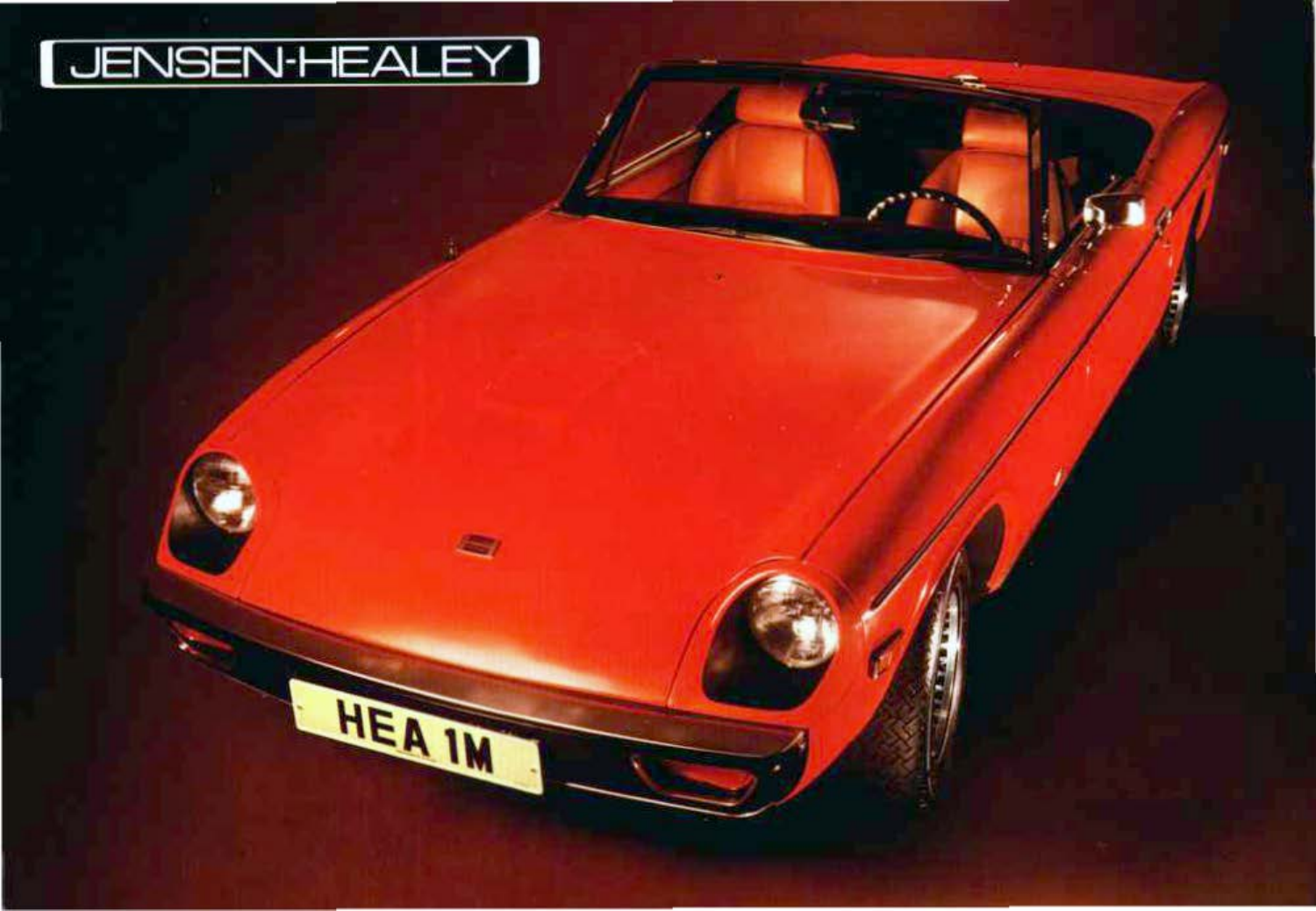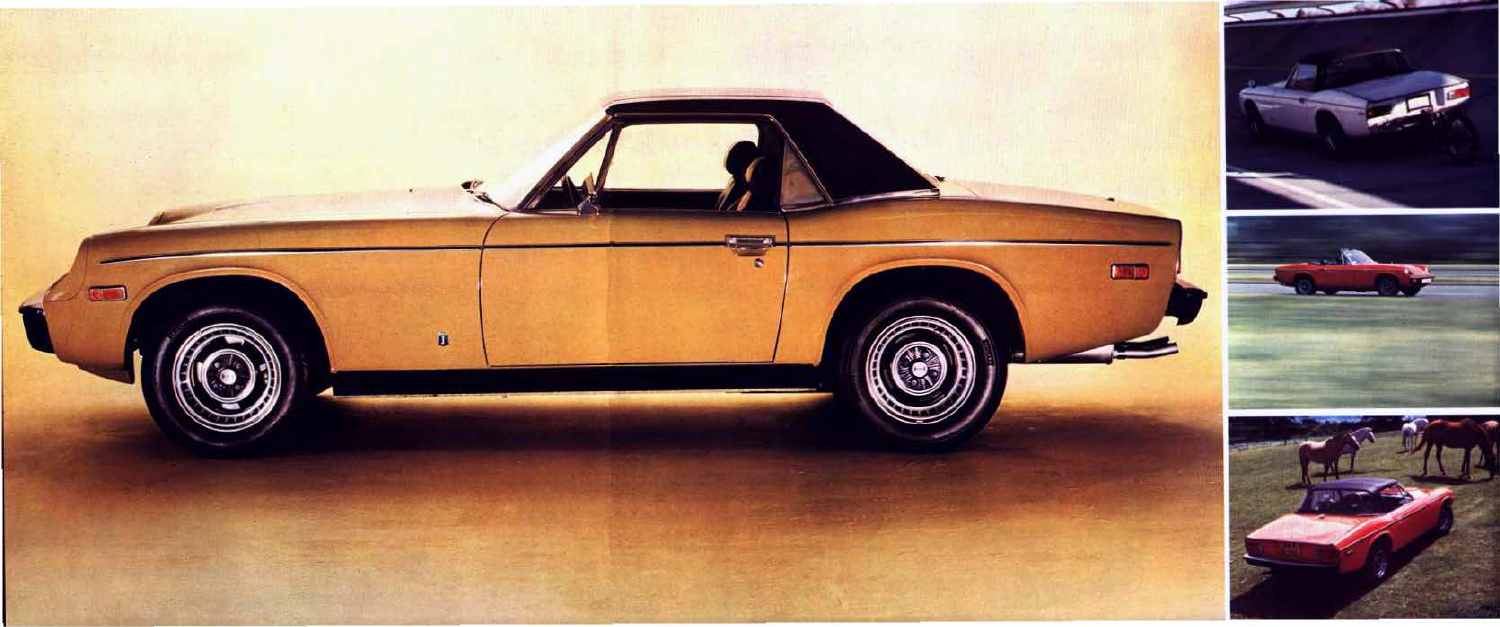# HISTORY. The making of a classic

The history of car making sparkles with famous painting since the days of Rolls and Rouge

The success of such manuals has often stemmed from a unique fusion of diverse talante, in care that reflect the best of both

So it is with Jensen and Healey

Two names that had earned their reputations for engineering and design long before the Jensen brothers first built bodies for the Healey 100 of two decades ago

The relationship continued until the demise of the Healey 3000 in 1967. And its success can be measured in the strong admiration which the car still commands. six years later

Now, the two names are joined in one. uncompromising car. The Jensen-Healey.

It combines the blue-blooded heritage of British sports car design with the very latest technological developments in automotive engineering.

The result is a car that's made to be best in its class for years. And years to como

# The qualities of a classic

The Jensen-Healey has all the characteristics of a proper source our for the '70s' comfort handling performance and safety. It's the breeding behind the mixture and the flair with which the cualities are balanced, that makes Jensen-Healey a classic

Driving it is the only way to experience the feeling. As Motor Trend said. It has been some time since we have been moved to a burst of laughter brought on by sheer joy in a car, but it happened with the Jensen-Healey"\*

The car responds quickly to every light touch with a positive reaction. Accelerating onto a motorway-taming a twisting side road-braking for the unexpected-even dawding along in heavy traffic. Everywhere you take a Jensen-Healey, you rediscover

"Motor Trend, February '73

pleasures you thought motoring had left. babind

## Handling and ride: Sure-footed comfort everywhere

Gone are the days of struggling with a sports car to make the most of asperformance. Even though nower outguts. are greater, suspension technology has kent nano

So, in the Jensen-Healey, there's engughsophistication to give a feeling of security all the time. Which in turn allows you to use all. the nerformance you want, with confidence

From wide, low-profile radials on specially-cast 5%" section alloy wheels, to its sure-footed suspension, the Jensen-Healey promises good roadholding

Add the stopping power of a servo-assisted dual line braking system. the precision of rack and pinion. steering-and you have a car that can comfortably cover all kinds of ground deceptively fast.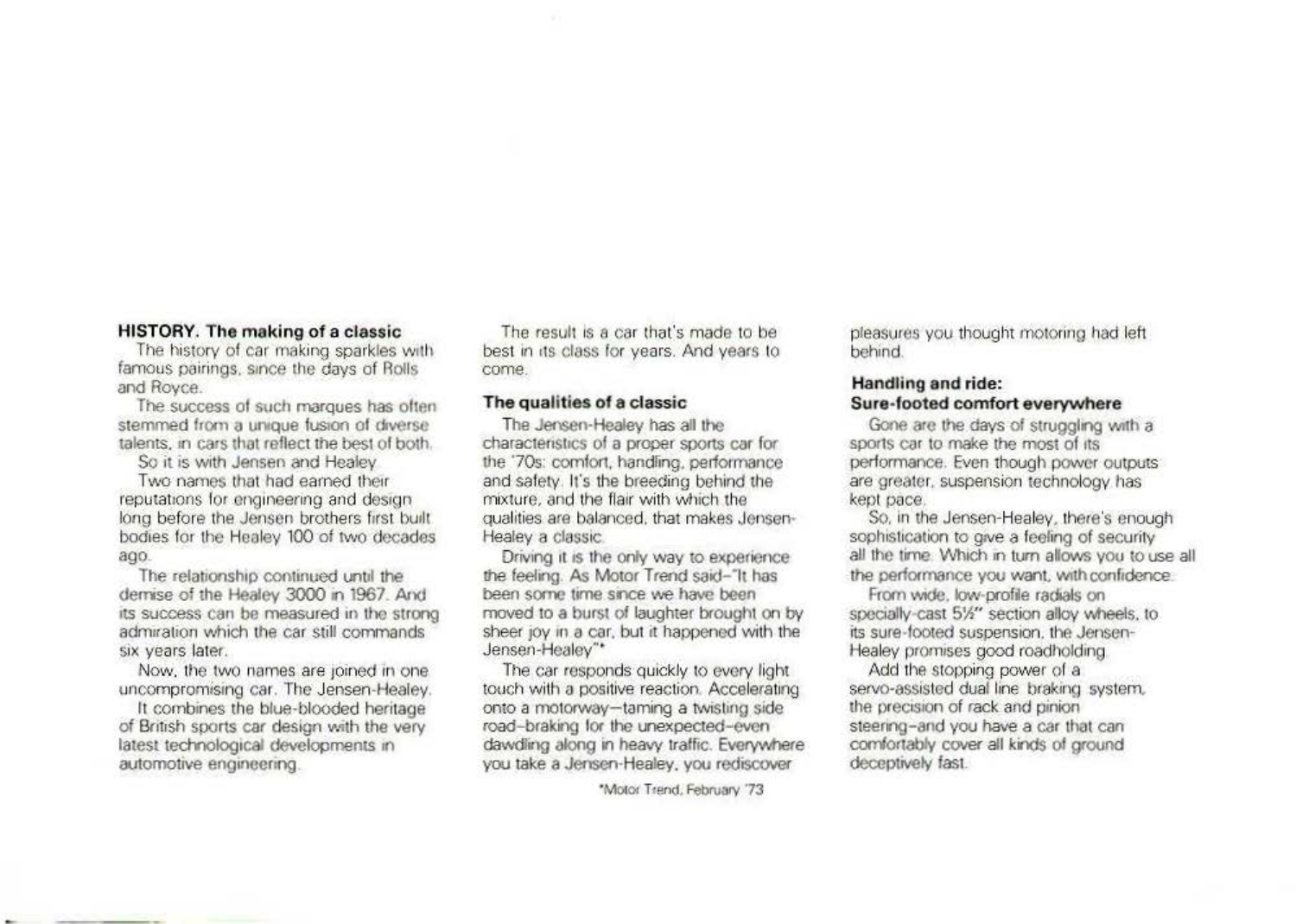



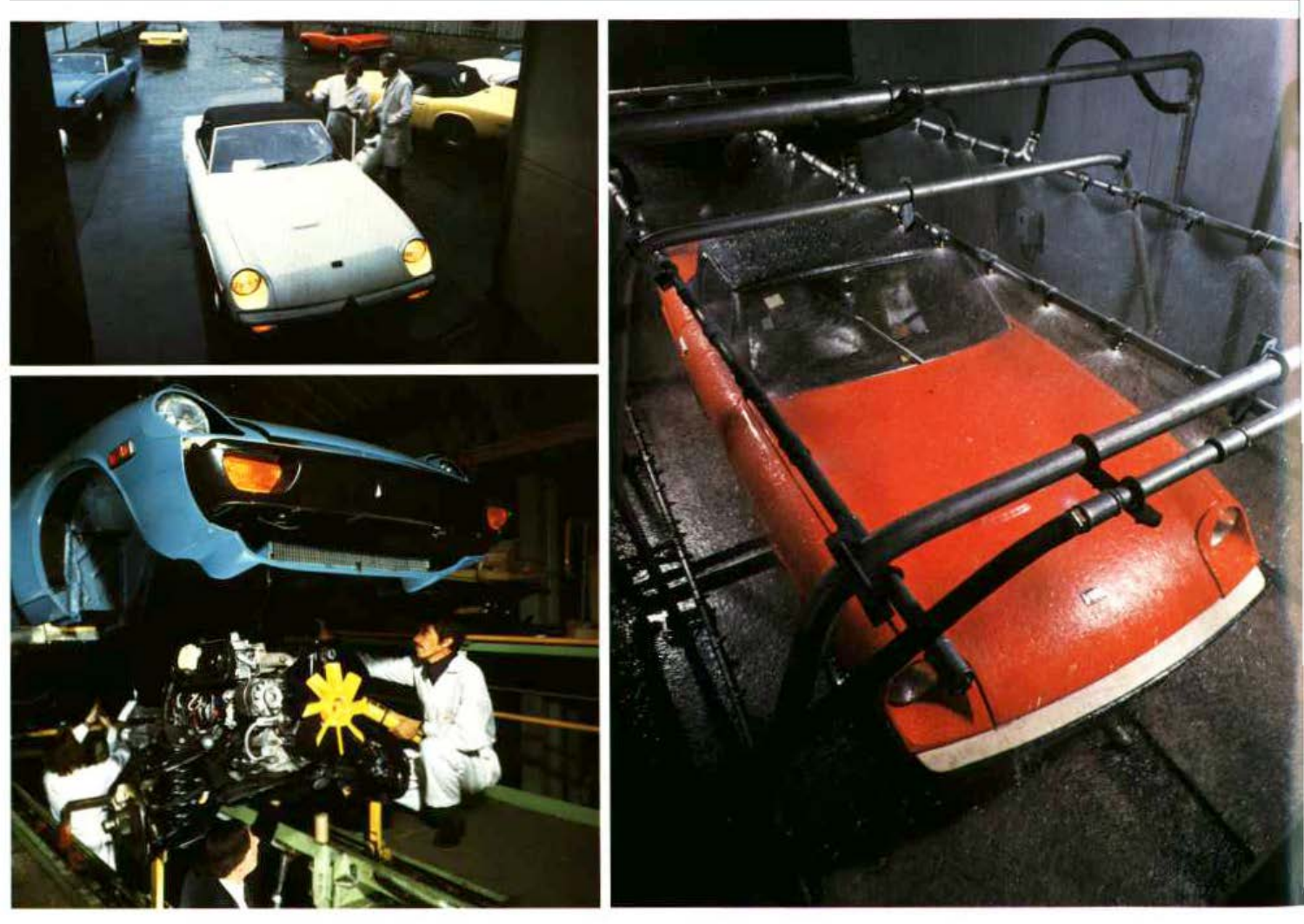

# Heart of the matter: The brilliant Lotus Powerplant

A modern Rritieh ennete car se snocial se the Jensen-Healey demands something much more positioticated than the unual adapted family saloon powerplant.

The Lotus developed 2 litre OHC engine is a nadart choica. Light allow with A valves ner cylinder. Retaining all the mechanical niceties of its raging engine. forghages hut oping a wide usable head of prayer from tickover to a neak of 140 RHP  $\approx$  6500 PPM

While it can nass present U.S. emissions standards without air numos or exhaust recirculation, this engine is still canable of producing outstanding acceleration figures. Like O-60 MPH in 7.8 concrete, and 0-110. MPH in 36 seconds."

The preser is transmitted through a four speed all synchromesh gearbox. And torous characteristics are such that the car. will cut solidly and smoothly from under 2000 RPM in any gear-unusual flexibility for such avhileration nerformance

Add to that a miserly thirst for fuelarcumed 25 MPG, and was harden to appreciate what a remarkable powerplant approclass what a reme<br>the Jeneer-Henley has

## Assembly to testing: Jensen quality all the way.

Attention to detail is the key. That's what maintaine high etandarde, and makes the Jensen-Healey a superior sports car.

Once the engine and completelytrimmed body have been carafully united. every car is thoroughly road tested. Then it has to nose a high organize water test anainst leaks. These are just some of the many quality control checks throughout the assembly process.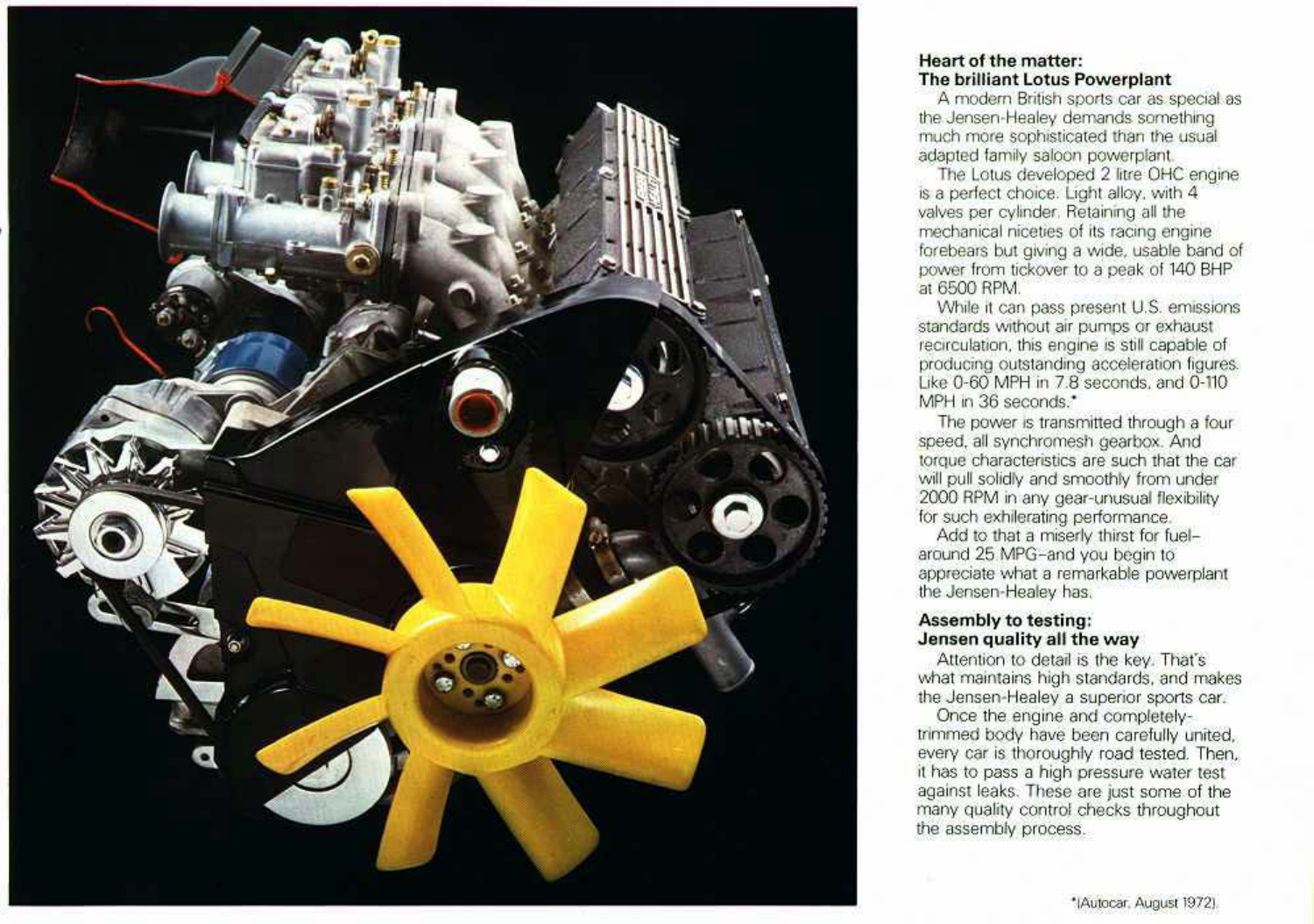# Interior design: accent on comfort

The lack of body roll, rattles and bumps puts a Jensen-Healey driver at ease from the first turn of the wheel.

But even before the car moves, you'll notice the comfort. With more learoom than a six footer could ask for, ampleheadroom, and space to move your elhows without hitting obstructions.

The fully adjustable, reclining seats are ergonomically designed to hold you in place, and soft enough to do it gently.

For safety's sake, seats have adjustable head restraints, while the inertia real lanand diagonal seat belts incorporate a reminder warning system. Ahead of the fully narkled steering wheel the mail instrument panel is set in a foam filled faria

The driving position itself is excellentthe steering wheel providing a secure. comfortable grip exactly where you want. Easily-read speedometer and tachometer dials are directly in front. These are flanked by other instruments, including voltmeter, oil pressure, water temperature. fuel and battery condition indicators.

All switches are within easy reach, as are the beater controls. Heating and ventilation are taken care of by an integral und with outlets to the footwells and adjustable fresh air face vents, which can be boosted with the heater fan if required.



Senarate ram air vents nrovide additional ventilation to the footwalls. Combined. these systems provide an ideal 'climate' in all weather conditions.

Contrary to sports car tradition, there's plenty of storage space in the cockpit, too: in a lockable glove compartment on the facia, covered cubby box in the full-length central console, and a large carpeted luggage area behind the seats. Like the rest of the interior, it reflects the designer's seedulbhoust!

# **Exterior details: the finishing touches**

The Jensen-Healey can be two great snorts cars in one: With the standard hood, it's a wind-in-the-hair summer car. or a draught and waterproof long-distance tourer. With the optional Hardton, you have extras like a heated rear window. and through-flow ventilation to add to vous comfort.

You'll notice that the boot is unusually large for a sports car at 6 cu ft. The space is created by carrying the spare wheel beneath the boot floor, while inside the counterbalanced lid. all luggage travels. safely-protected by full carpeting.

These are the finishing touches that help make the Jensen-Healey surprisingly good value for money. It's a sports car that's every inch a Jensen, except for the price tag.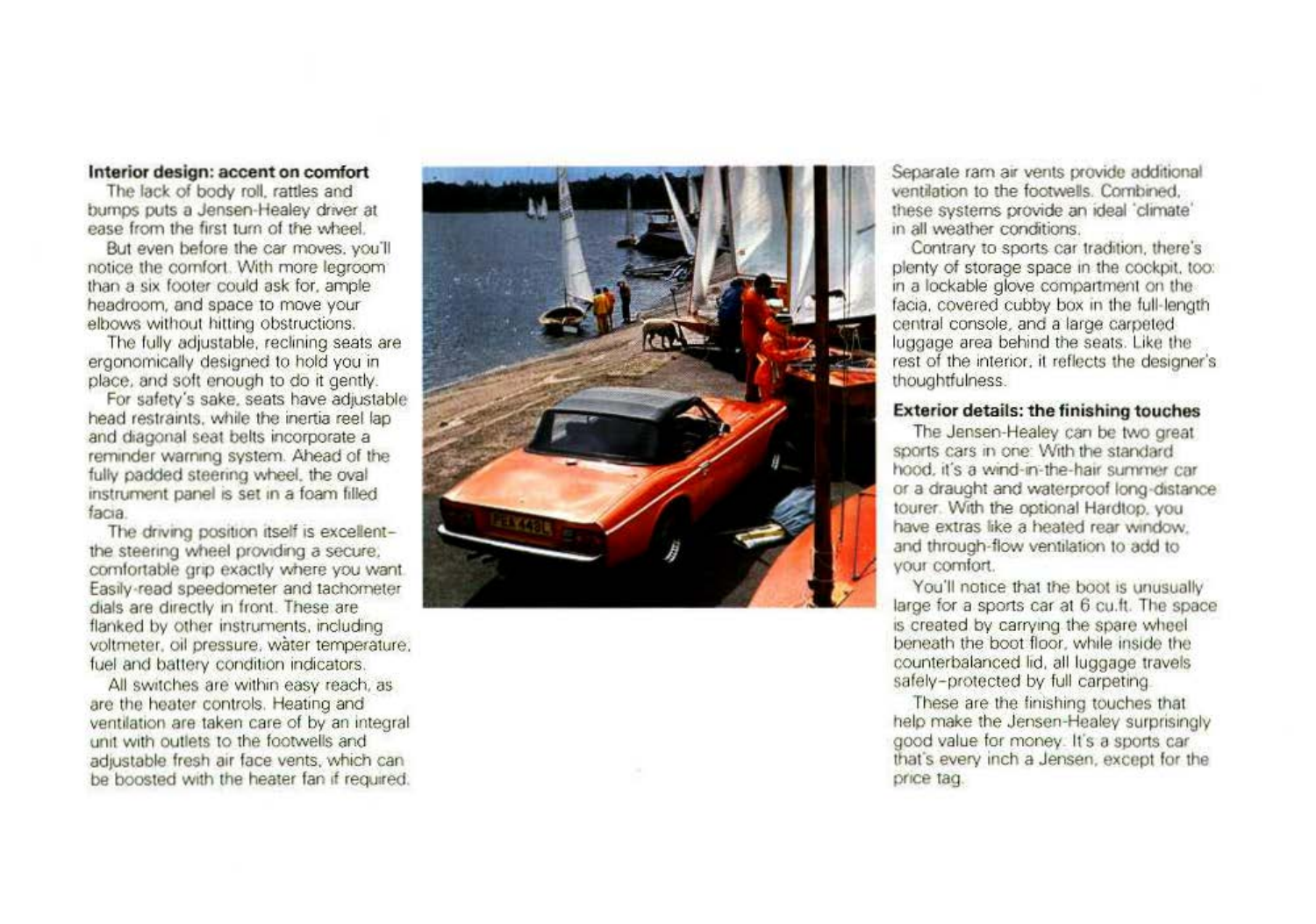